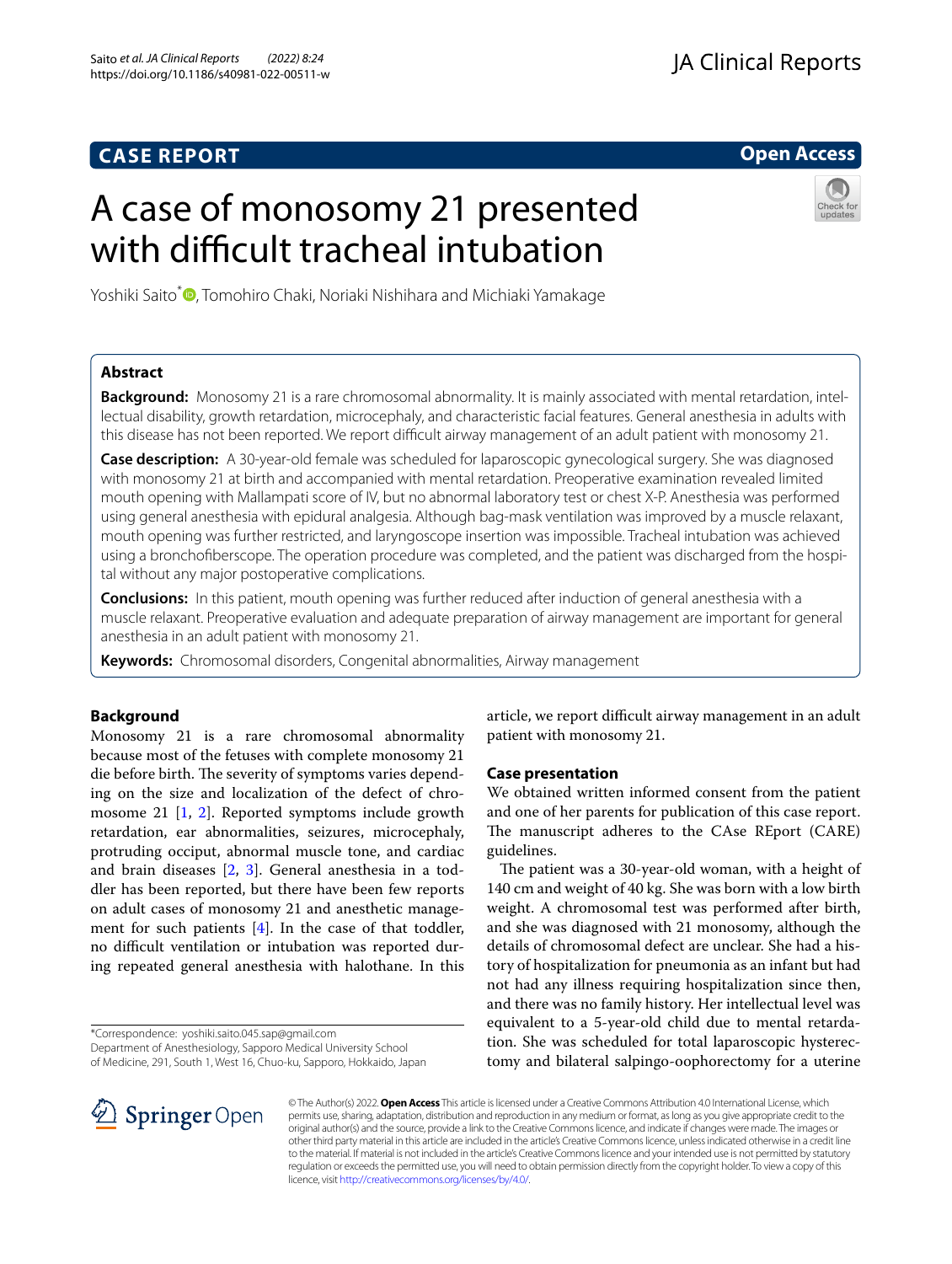cervical tumor. Preoperative airway assessment revealed that cervical retrofection was normal, but the interincisal distance was 3 cm, the mandible was retracted and difficult to protrude, and the Mallampati score was class IV, and airway assessment using the modifed Arné score showed a simplifed score of 21, indicating that tracheal intubation would be difficult  $[5]$  $[5]$  $[5]$ . Mallampati score class IV and mandibular advancement difficulties were risks of mask ventilation difficult. Preoperative examinations including blood test, electrocardiogram, chest X-ray, and transthoracic echocardiography showed no signifcant findings. The patient had exercise tolerance of more than 4 metabolic equivalents.

General anesthesia with epidural anesthesia was planned. We considered that general anesthesia with total intravenous anesthesia using propofol should be performed because of the possibility of skeletal muscle disease since abnormal muscle tone has been reported as one of the symptoms of monosomy 21 [\[6](#page-2-5)]. In addition, tracheal intubation with McGRATH™ MAC (Covidien, Dublin, Ireland) after general anesthesia induction was planned for airway management.

The patient entered the operating room calmly without any problems. After entering the room, standard American Society of Anesthesiologists monitors including a percutaneous oxygen saturation monitor, electrocardiogram, and noninvasive blood pressure monitor were attached, and a venous catheter was inserted. Administration of oxygen at 6 L/min was then started, and a bispectral index monitor was placed on the patient's forehead. Muscle relaxation monitoring was performed using TOF watch® (Organon Ireland Limited, Organon, Ireland). An electrode was attached to the ulnar side of the patient's left forearm to monitor the ulnar nervematernal adductor muscle. We started target-controlled infusion of propofol at an efect site concentration of 5.0 μg/ml in addition to remifentanil 0.15 μg/kg/min. Train-of-four (TOF) monitoring was performed when the bispectral index fell below 60 and a TOF count of 4/4 was confirmed. Mandibular elevation was difficult, and the interincisal distance was about one fngerbreadth. Moreover, her oral cavity was almost completely occupied by the tongue. Since mask ventilation was difficult, 30 mg (0.75 mg/kg) of rocuronium was immediately administered. Mask ventilation became easier with a tidal volume of approximately 200 ml after administration of rocuronium. Since insertion of a McGRATH™ MAC blade size 3 was impossible because of the restriction of mouth opening, tracheal intubation using a bronchial fber was performed with caregiver elevation of the mandible. Oxygenation was maintained during the intubation procedure. An epidural catheter was inserted at the Th12/L1 level. We decreased the target concentration of propofol to 2.7 μg/ml, while infusion rate of remifentanil was unchanged during surgery for maintaining BIS between 40 and 60. A TOF count of 4/4 was confrmed about 50 min after the frst dose of muscle relaxant, and muscle relaxation was maintained with 10 mg rocuronium administered every 30 mins.

No major problems occurred in anesthesia management during the surgery. The anesthesia time was 4 h and 5 min, and the operation time was 2 h and 5 min. After completion of the operation, remifentanil infusion was discontinued, and 80 mg of sugammadex was intravenously administered. Propofol infusion was discontinued after confrming adequate tidal volume (more than 300 ml) under 5 cmH<sub>2</sub>O of pressure support and 4 cmH<sub>2</sub>O of positive end expiratory pressure. The patient was then extubated when body movements were observed. After extubation, no abnormalities were observed in respiratory and circulatory states. The patient was transferred to the hospital ward. Postoperatively, no anesthesia-related complications were observed, and the patient was discharged 7 days after surgery.

#### **Discussion**

We reported difficult airway management of an adult patient with monosomy 21. There were two problems in this case. The first was the predicted difficulty in securing the airway, and the second was the possibility that the patient had skeletal muscle disease.

In the present case, the modifed Arné score was used for preoperative airway assessment [\[7](#page-2-6)]. The Wilson score is also considered to be useful for predicting intubation difficulty  $[8]$  $[8]$ . Both scores include assessment of mandibular protrusion by the upper lip bite test. This is a very useful finding alone to predict difficulty in intubation [[9\]](#page-2-8). Our patient had difficulty in mandibular protrusion and had Mallampati score class IV, predicting difficulty in intubation. In cases of difficulty in mouth opening, tracheal intubation procedures may be limited. Bronchial fbers and tracheal tube introducers may be useful. However, tracheal intubation should be performed under direct vision using a bronchial fber if anatomical abnormalities of the head and neck are suspected.

A supraglottic airway (SGA) device is efective for difficult ventilation and difficult intubation. Monosomy 21 can cause various symptoms depending on the site of chromosomal deletion. In our patient, in addition to oral cavity volume problems and mandibular abnormalities, there may have been temporomandibular joint abnormality. Insertion of an SGA device may be efective in a patient with severe airway obstruction during induction of anesthesia. Mask ventilation and intubation are very difficult in patients with temporomandibular joint abnormalities. According to past reports, insertion of